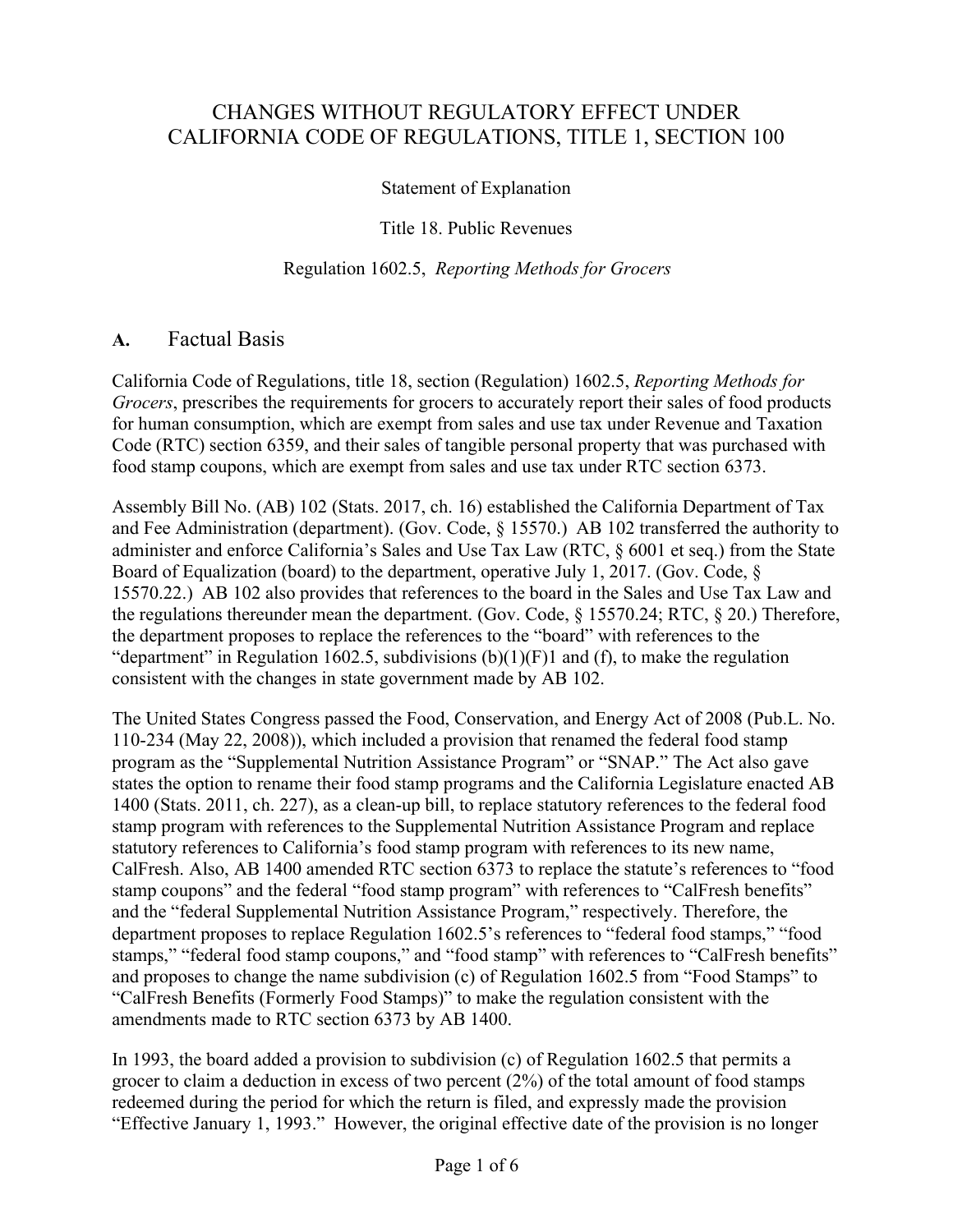relevant for sales and use tax purposes. (See, e.g., RTC, § 6487 (statute of limitations for issuance of deficiency determinations) and RTC, § 6092 (statute of limitations for filing claims for refund).) Therefore, the department proposes to delete the irrelevant effective date from subdivision (c) of Regulation 1602.5.

In addition, the department proposes to reformat subdivisions  $(b)(1)(F)4A-C$  and  $(b)(3)(B)2A-C$ F of Regulation 1602.5 as subdivisions  $(b)(1)(F)$ 4a-c and  $(b)(3)(B)$ 2a-f, respectively, and reformat subdivision (b)(3)(B)2Ba-d of Regulation 1602.5 as subdivision (b)(3)(B)2bi-iv.

The Department has determined that the proposed changes to Regulation 1602.5 are appropriate for processing under California Code of Regulations, title 1, section (Rule) 100 because they:

- Make the regulation consistent with the changes in state government made by AB 102;
- Make the regulation consistent with the amendments made to RTC section 6373 by AB 1400;
- Delete an outdated and irrelevant effective date from the regulation; and
- Do not materially alter any requirement, right, responsibility, condition, prescription or other regulatory element of any California Code of Regulations provision.

# **B.** Proposed Amendments

The following Rule 100 changes are proposed to title 18 of the California Code of Regulations:

#### TEXT OF PROPOSED CHANGES

#### **Regulation 1602.5. Reporting Methods for Grocers.**

- (a) Food Products Exemption In General (unchanged).
- (b) Reporting Methods.
	- (1) Purchase-Ratio Method. ……(unchanged):
		- (A) (unchanged).
		- (B) (unchanged).
		- (C) (unchanged).
		- (D) (unchanged).
		- (E) The records should be complete and adequate, and all sales and purchases should be properly accounted for in the records. All purchases of exempt food products, grocery taxable items and nongrocery taxable items should be segregated into their respective classifications.
		- (F) The following definitions apply to the purchase-ratio method:
			- 1. "Exempt food products" means those items generally described as food products in Section 6359 and Regulation 1602. If grocers are uncertain as to the classification of any product, they should contact the nearest departmentboard office.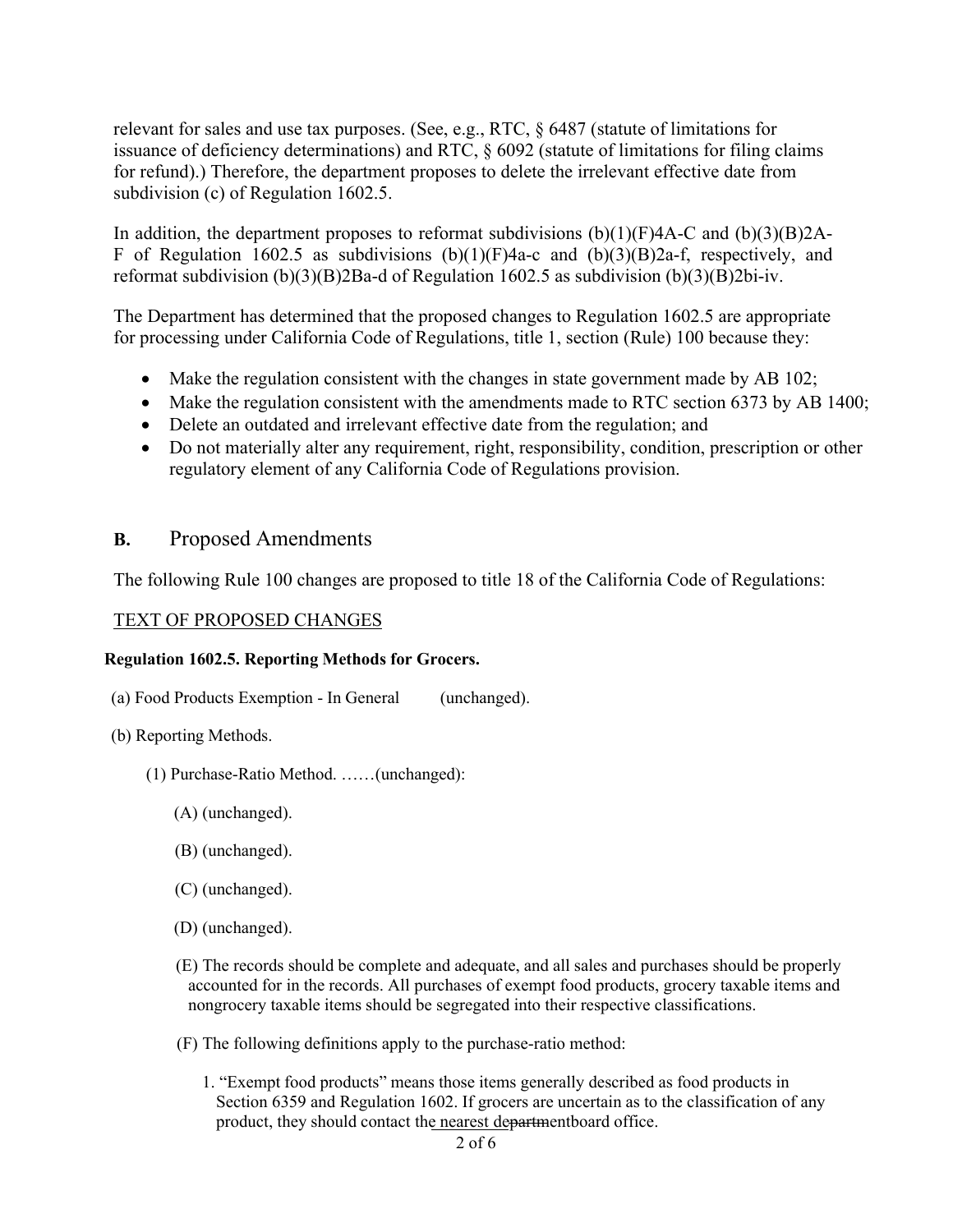2. "Total gross receipts from the sale of grocery items" means the total amount of the sales price of all exempt food products and taxable grocery items, including sales tax reimbursement, amounts receivable from manufacturers, or others, for coupons (excluding any handling allowances) redeemed by customers, and the face value of CalFresh benefitsfederal food stamps. The term does not include receipts from sales of those items described in  $(b)(1)(B)$ , above, which are commonly referred to as "nongrocery taxable" items," or from those sales described in  $(b)(1)(C)$ , above (gasoline, snack bar, etc.). It does not include amounts which represent "deposits," as defined in Regulation 1589, e.g., bottle deposits. When deposits are not segregated, it will be presumed, and in the absence of evidence to the contrary, that the total deposits received are equal to the deposits refunded.

#### 3. (unchanged).

- 4. (unchanged).
	- aA. As used herein, the term "cash discount" means a reduction from the invoice price which is allowed the grocer for prompt payment.
	- bB. As used herein, the term "volume rebate or quantity discount" means an allowance or reduction of the price for volume purchases based on the number of units purchased or sold. Such rebates or discounts normally are obtained without any specific contractual obligation upon the part of the grocer to advertise or otherwise promote sales of the products purchased. The term does not include patronage dividends distributed to members by nonprofit cooperatives pursuant to Section 12805 of the Corporations Code, or rebates which constitute a distribution of profits to members or stockholders.
	- cC. As used herein, the term "promotional allowance" means an allowance in the nature of a reduction of the price to the grocer, based on the number of units sold or purchased during a promotional period. The allowance is directly related to units sold or purchased although some additional promotional expense may be incurred by the grocer. Normally, grocers would feature the product in their advertising, although they may or may not be contractually obligated to do so. The retail price of the product may or may not be lowered during a promotional period.

The term does not include display or other merchandising plan allowances or payments which are based on agreements to provide shelf space for a price not related to volume of purchases, or cooperative advertising allowances which are based on a national line rate for advertising and are not directly related to volume of purchases and sales. Cooperative advertising allowances are intended to reimburse grocers for a portion of their advertising costs for a particular product or products.

(G) Sales tax reimbursement collected in accordance with Regulation 1700 which is included in total sales is an allowable deduction. An example of the computation of the purchase-ratio method which provides for an adjustment for sales tax included follows:

| 3. Adjusted taxable grocery purchases (Item $1 +$ Item 2)  43,300                  |  |
|------------------------------------------------------------------------------------|--|
|                                                                                    |  |
| 5. Total grocery purchases including sales tax (Item $3 +$ Item $4) \dots 173,300$ |  |
| 6. Exempt food products ratio (Item 4 divided by Item 5) 75.01%                    |  |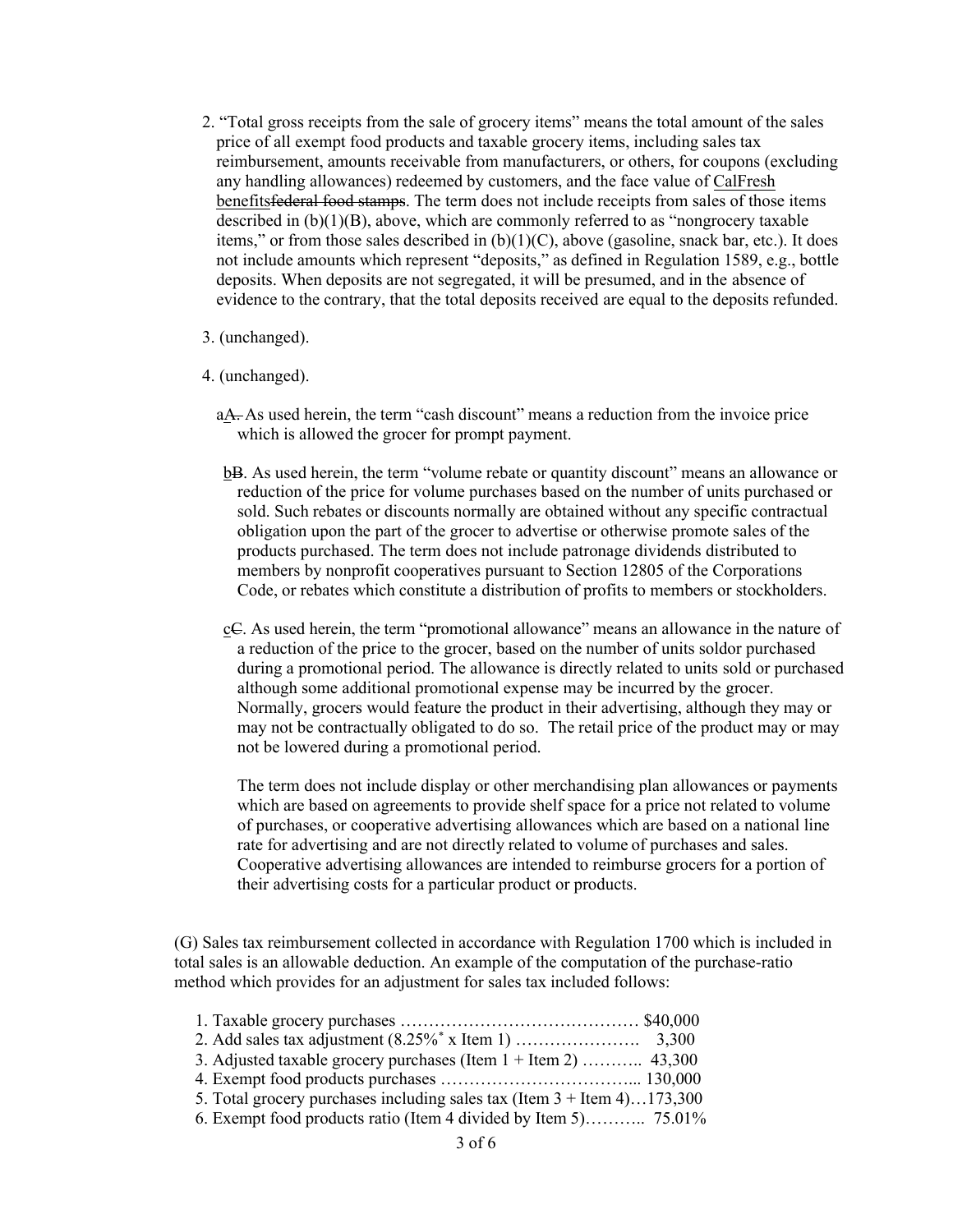| 7. Total sales including sales tax                                  |  |
|---------------------------------------------------------------------|--|
| 8. Nongrocery taxable sales including sales tax                     |  |
| if such sales are not accurately segregated,                        |  |
| mark up nongrocery taxable cost of goods sold to                    |  |
|                                                                     |  |
| 9. Grocery sales including sales tax (Item $7$ - Item 8) 222,588    |  |
| 10. Exempt food products sales (Item 6 x Item 9)166,963             |  |
| 11. Sales of taxable items including sales tax                      |  |
|                                                                     |  |
| 12. Less taxable items purchased with CalFresh benefits food stamps |  |
| (2% of total CalFresh benefits food stamps redeemed for period,     |  |
| 2.000                                                               |  |
| 13. Taxable Measure including sales tax (Item 11 - Item 12)  85,125 |  |
|                                                                     |  |
|                                                                     |  |
|                                                                     |  |

- (2) Modified Purchase-Ratio Method ……. (unchanged).
- (3) Retail Inventory Method and Markup Method. ….. (unchanged):
	- (A) Retail Inventory Method.
		- 1. (unchanged).
		- 2. (unchanged).
		- 3. (unchanged).
		- 4. (unchanged).
		- 5. (unchanged).
		- 6. (unchanged).

(B) Cost Plus Markup Method - Taxable Merchandise.

- 1. (unchanged).
- 2. (unchanged):

aA. Markup factor percentages<sup>1</sup> applicable to taxable merchandise should be determined by a shelf test sample of representative purchases, covering a minimum purchasing cycle of one month within a three-year period, segregated by commodity groupings, i.e., beer, wine, carbonated beverages, tobacco and related products, paper products, pet food, soap, detergents, etc. The markup factor percentages determined for commodity groupings should be applied to the cost of sales of the respective commodities for the reporting period to determine taxable sales.

In order to ensureinsure that markup factor percentages typical of the total business are determined, grocers who conduct multistore operations should include purchases from several representative stores in the shelf test sample of markup factor percentages.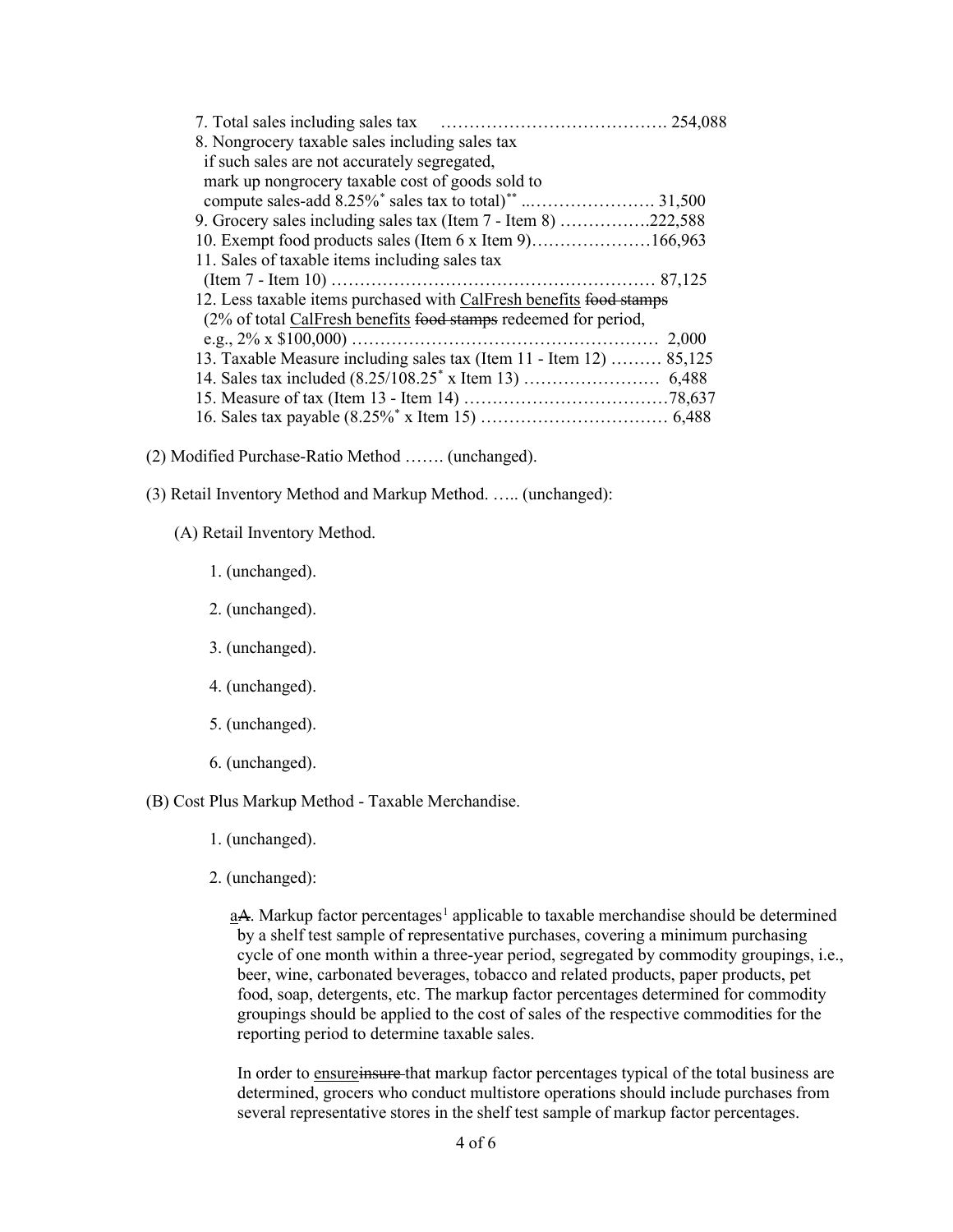bB. As an alternative procedure to A., above, the overall average markup factor percentage for all taxable commodity groupings may be used to determine taxable sales for the reporting period. This markup factor percentage is applied to the overall cost of taxable sales for the reporting period.

The overall average markup factor percentage should be determined as follows:

- ia. Determine markup factor percentages by commodity groupings based on shelf tests covering a minimum purchasing cycle of one month within a threeyear period.
- iib. Determine cost of sales, segregated by commodity groupings, for a representative one-year period.
- iiic. Apply markup factor percentages (Step a) to the cost of sales of the respective commodity groupings (Step b) to determine anticipated sales bycommodity groupings and in total.
- ivd. Divide total anticipated sales (Step c) by the respective total cost of sales to determine the overall average markup factor percentage.
- cC. In calculating markup factor percentages, appropriate consideration should be given to markon and markdown price adjustments, quantity price adjustments such as on cigarettes sold by the carton, liquor sold by the case and other selling price adjustments. Quantity and other price adjustments may be determined by a limited test of sales of a representative period or by sales experience of a representative store within the operating entity.
- dD. The computation of taxable sales for the reporting period should be based on cost of sales for the period. If for any particular reporting period or periods, cost of sales is not determinable because actual physical inventories are unknown and inventories remain substantially constant, the computation of taxable sales may be based on purchases for the period. However, if inventories are not substantially constant, adjustments for physical inventories should be taken into consideration in one of the reporting periods occurring within the accounting year.

eE. Shrinkage should be adjusted as specified in (d) below.

fF. Taxable markup factor percentages based on shelf test samples will generally be considered valid for reporting purposes for a period of three years, provided business operations remain substantially the same. A substantial change in business operations will be considered as having occurred when there is a significant change in pricing practices, commodities handled, commodity mix, locations operated, sources of supply, or other circumstances affecting the nature of the business.